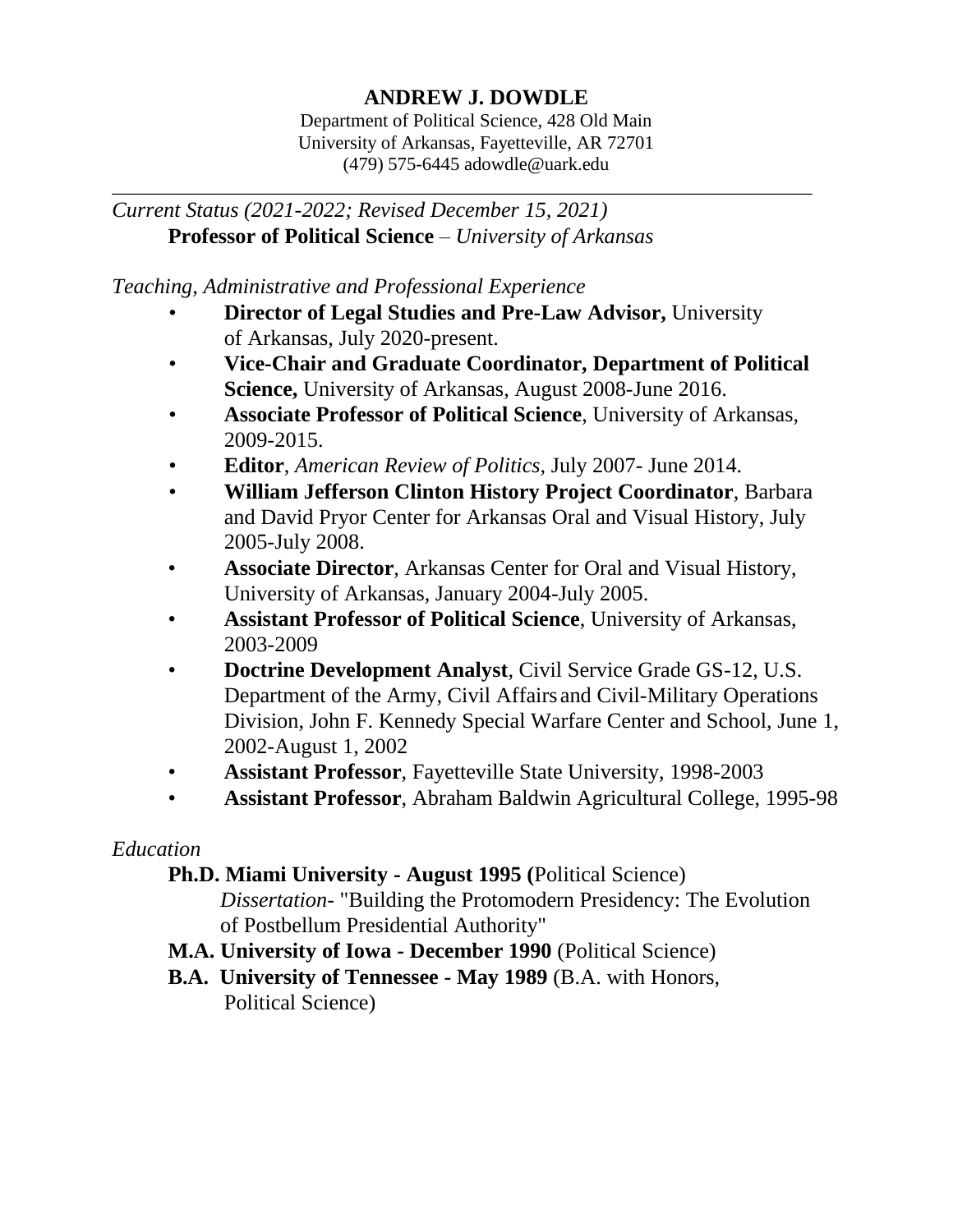## *Additional Professional Development*

Participant, Supreme Court Historical Society Summer Seminar (Summer 2001) – Washington, D.C. Topic: The Modern American Presidency and Its Transformation.

Participant, Fulbright-Hayes Program (Summer 1998) - Malaysia and Singapore. Topic: Tradition and Transformation in Singapore and Malaysia.

#### *Courses Taught*

**Introductory:** American National Government (honors and non-honors)

**Upper-level, Undergraduate:** American Political Development; Campaigns and Elections; Civil Rights and Liberties; Presidency and Presidential Nominations.

**Graduate:** American Political Institutions and Political Behavior; Policy Planning, Implementation, and Evaluation

#### *Books*

*The Political Geography of Campaign Finance: Fundraising and Contribution Patterns In Presidential Elections, 2004-2012*. Palgrave, 2015. (coauthored with Scott Limbocker, Joshua Mitchell, Karen Sebold, and Patrick Stewart).

*The Invisible Hand of Political Parties in Presidential Elections: Party Activists and Political Aggregation, 2004-2012.* Palgrave Pivot, 2013. (coauthored with Scott Limbocker, Karen Sebold, Patrick Stewart and Song Yang).

## *Edited Volumes*

*The Obama Presidency: Change and Continuity.* Routledge, July 2011. (coedited with Dirk van Raemdonck and Robert Maranto)

## *Solicited On-line Publications*

["Social Network Analysis of Individual Donors Reveals a Pattern of Division](http://blogs.lse.ac.uk/usappblog/2013/11/27/social-network-analysis-republican-division/)  [in the Republican Party"](http://blogs.lse.ac.uk/usappblog/2013/11/27/social-network-analysis-republican-division/) USApp Blog– American Politics and Policy. The London School of Economics, November 27. 2013

"Give Hillary Michigan and Florida - Pro: Make Every Vote Legitimate;" and "Give Hillary Michigan and Florida - Con: Punish Rule Breakers" Businessweek.Com, March 10, 2008.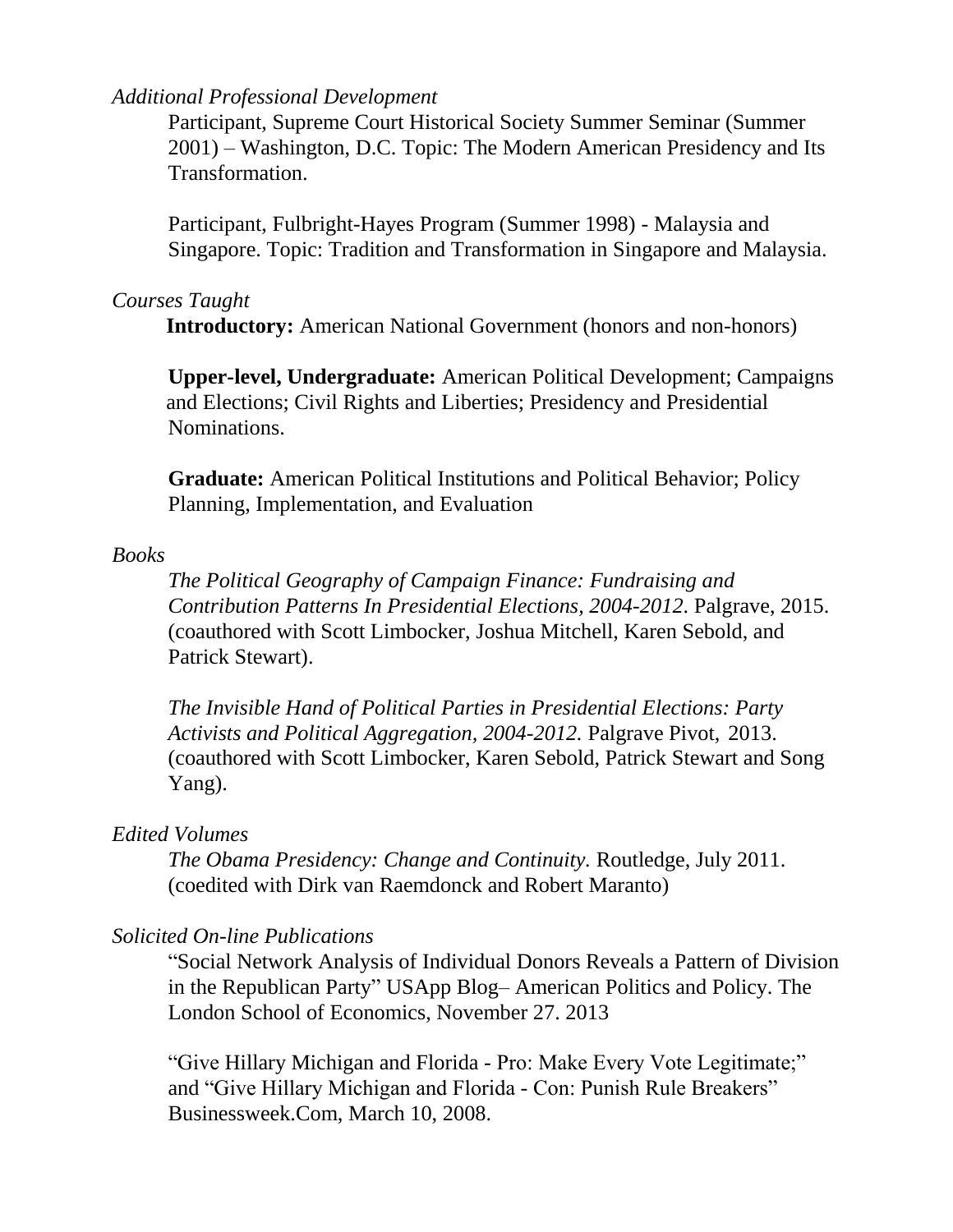## *Refereed Publications and Journal Articles*

"The Rule, Not the Exception: One-Party Monopolies in the American States." *State Politics and Policy Quarterly,* forthcoming. (coauthored with Jesse Kloss, Abby Long, and Janine Parry).

"Fundamentals Matter: Forecasting the 2020 Democratic Presidential Nomination." *PS: Political Science and Politics* 54 (2021) 41-46. (coauthored with Randall Adkins, Karen Sebold and Wayne Steger).

"The Evolution of Independent Expenditures in U.S. Federal Elections Before and After the Citizens United and SpeechNow cases." *Politique Américaine* 35 (2020) 47-66. (coauthored with Karen Sebold).

"Policy Voting in U.S. House Primaries." *Journal of Elections, Public Opinion and Parties* 19 (2019) 533-549. (coauthored with Kathleen Bawn, Stephanie Demora, Spencer Hall, Mark Myers, Shawn Patterson and John Zaller)

"Can 'Letting In Sunlight' Lead to Accidental Sunburn? The Unintended Consequences of Campaign Finance Reform on the Financing of U.S. Presidential Nomination Candidates." *Election Law Journal* 17 (2018) 209- 220. (coauthored with Karen Sebold).

"Forecasting Presidential Nominations in 2016." *PS: Political Science and Politics* 49(2016), pp. 691-695. (coauthored with Randall Adkins, Karen Sebold and Jarred Cuellar).

"Party Cohesion in Presidential Races: Applying Social Network Theory to the Pre-Primary Multiple Donor Network of 2004 and 2008." *Party Politics*  21 (2015), pp. 634-48 (coauthored with Song Yang, Scott Limbocker, Karen Sebold and Patrick Stewart).

"The Tale of Two Oklahomas: How, When, and Why Eastern Oklahoma Went Red." *Oklahoma Politics* 24(2014), pp. 46-58. (coauthored with Emily Alberty and Tyler Hartney).

"The Political Geography of Campaign Finance: Contributions to 2008 Republican Presidential Candidates." *PS: Political Science and Politics* Vol. No. 4 (October 2012), pp. 688-693. (coauthored with Karen Sebold, Scott Limbocker and Patrick Stewart).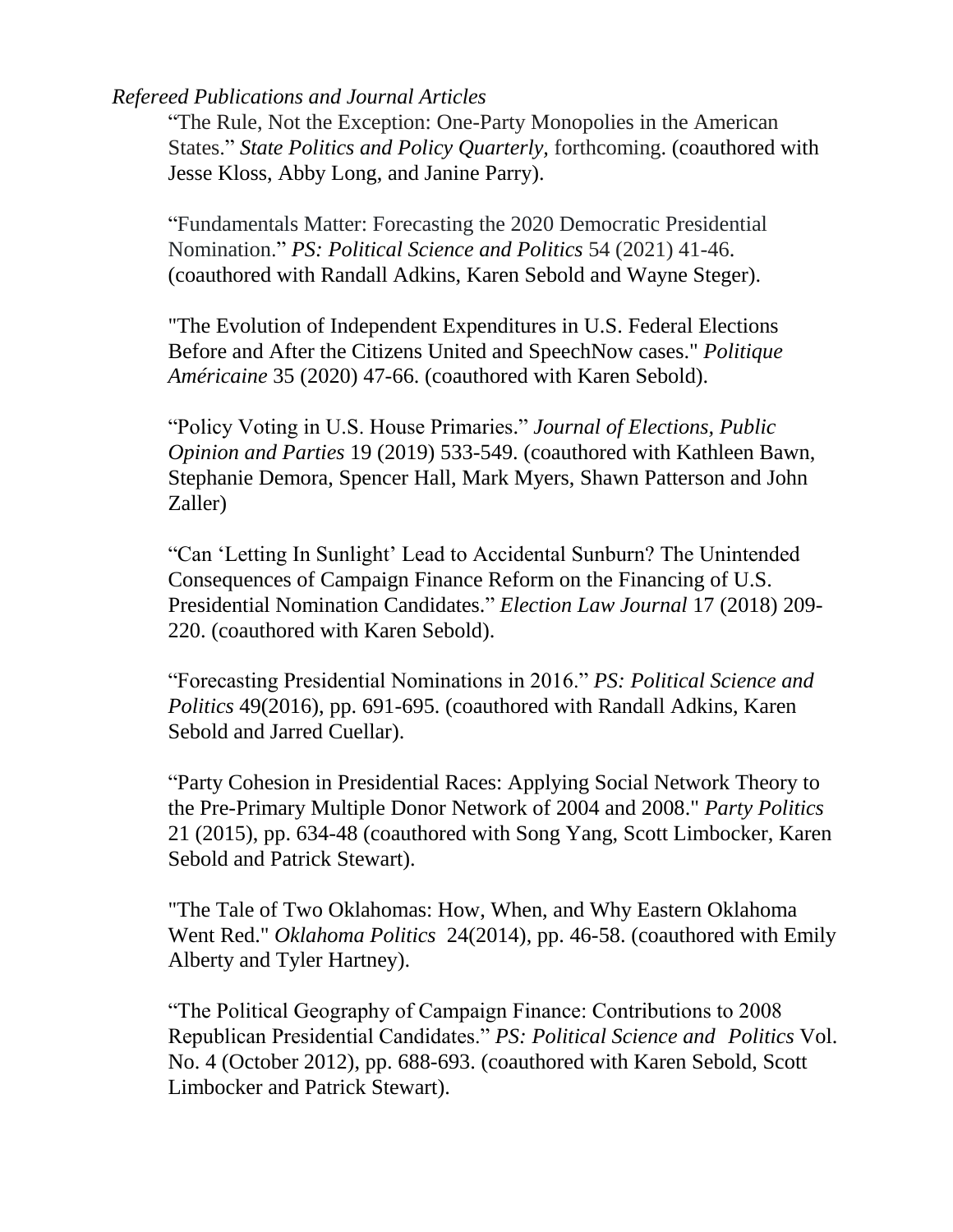"Talking the Nation into War Using Religious Rhetoric: A Study of Presidents Lyndon B. Johnson and George W. Bush," *White House Studies,* Vol. 11, No. 2 (April 2011), pp. 155-174 (coauthored with Barbara Warner and Brinck Kerr).

"The Influence of Familial, Childhood, and Peer Networks on Presidential Political Personality: Bill Clinton, Hope, Hot Spring and Racial Attitudes *White House Studies,* Vol. 11, No. 1 (January 2011), pp. 119-133. (coauthored with Karen Sebold).

"Resource Allocation and Military Budgetary Politics in Sub-Saharan Africa," *African Security*, Vol. 3, No. 2 (April-June 2010), pp. 65-79.

"Evangelical and Social Conservative Support for George W. Bush in the 2000 and 2004 Presidential Elections: Evidence from Oklahoma, Arkansas, and Ohio," *Oklahoma Politics*, 19 (2009), pp. 17-40. (coauthored with Gary Wekkin).

"The Viability Primary: Modeling Candidate Support before the Primaries," *Political Research Quarterly*, Vol. 62, No. 1 (March 2009), pp. 77-91. (coauthored with Randall E. Adkins and Wayne P. Steger)

"Moral Values and Candidate Effects in Arkansas Elections, 2000-2004," *MidSouth Political Science Review*, Vol. 9 (2007-2008), pp. 1-18. (coauthored with Gary Wekkin)

"Continuity and Change in the Presidential Money Primary" *American Review of Politics*, Vol. 28, No.2 (Winter 2007-2008), pp.319-341. (coauthored with Randall E. Adkins)

**"**Civil Wars, International Conflicts and Other Determinants of Paramilitary Strength in Sub-saharan Africa" *Small Wars & Insurgencies*, Vol. 18. No. 2 (June 2007), pp. 161-174.

"The Protomodern Presidency" *White House Studies* Vol. 6, No. 1 (January 2006), pp.31-46.

"Does the Early Bird Get the Worm? Improving the Timeliness of Presidential Nomination Forecasting" *Presidential Studies* Vol. 35, No. 4 (December 2005), pp. 646-660. (coauthored with Randall E. Adkins)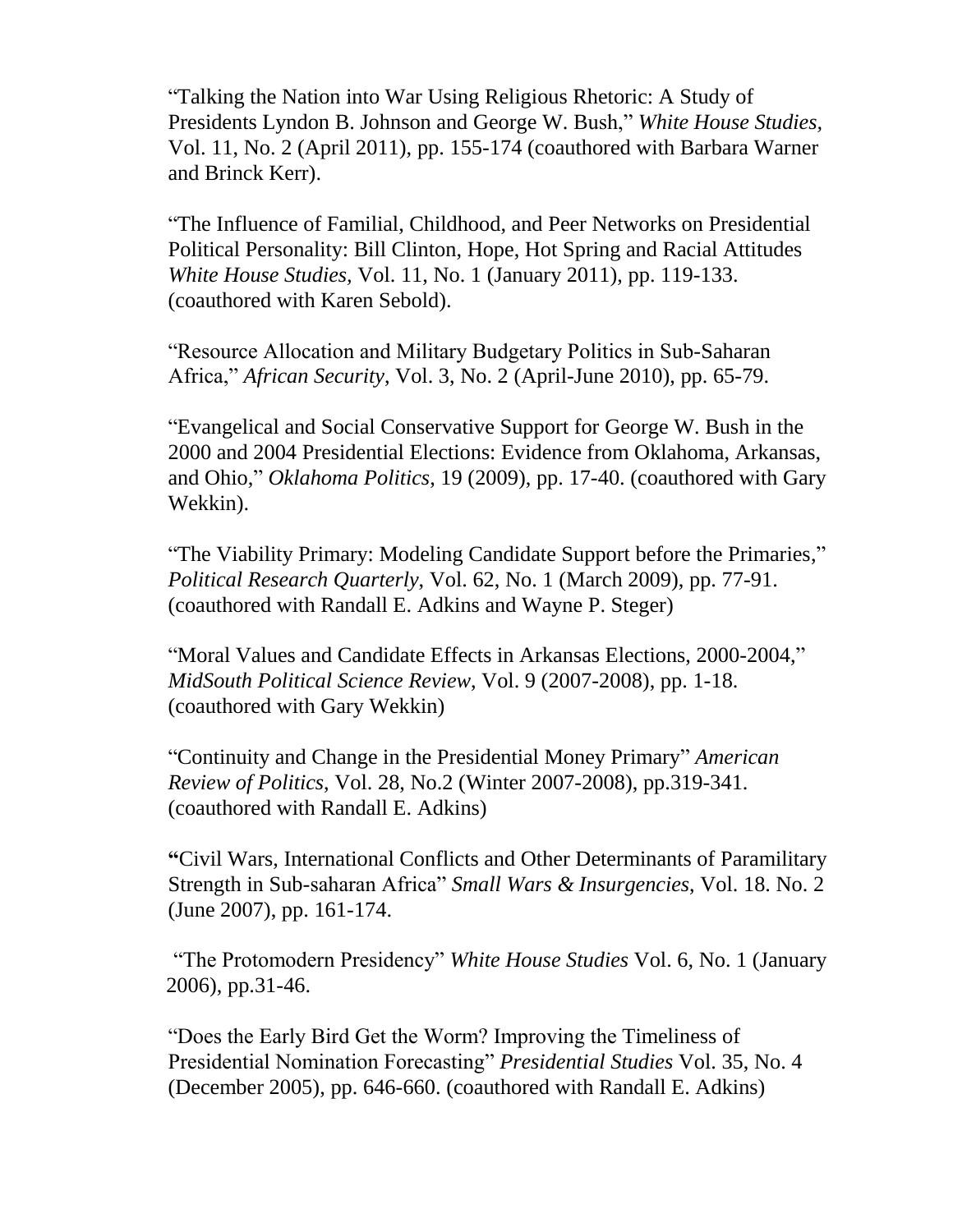"Bumps in the Road to the White House: How Did George W. Bush Win the Republican Presidential Nomination?" *Journal of Political Marketing*, Vol. 3, No. 4 (December 2004), pp. 1-27. (coauthored with Randall E. Adkins)

"The New Hampshire Effect in Presidential Primaries," *Political Research Quarterly* Vol. 57, No. 3 (September 2004), pp. 375-390. (coauthored with Wayne P. Steger and Randall E. Adkins)

"The Money Primary," *Presidential Studies Quarterly* Vol. 32, No. 2 (June 2002), pp. 256-275. (coauthored with Randall E. Adkins)

"How Important are Iowa and New Hampshire to Winning Post-Reform Presidential Nominations?" *Political Research Quarterly,* Vol. 54, No. 2*.*  (June 2001), pp. 431-444. (coauthored with Randall E. Adkins)

"Is the Exhibition Season Becoming More Important to Forecasting Presidential Nominations?" *American Politics Research*, Vol. 29, No. 3 (May 2001), pp. 283-288. (coauthored with Randall E. Adkins)

"Is New Hampshire the 'Primary' Culprit in Predicting Presidential Nomination Outcomes," *American Politics Quarterly*, Vol. 28, No. 2 (April 2000), pp. 251-269. (coauthored with Randall E. Adkins)

"A Cross-National Model of Military Spending in African Nations," *Journal of Political and Military Sociology,* Vol. 20, No.1 (Summer 1992), pp.153- 169.

## *Book Chapters*

"Arkansas: Should We Color the State Red With a Permanent Marker?" in *The New Politics of the Old South*, seventh edition, edited by Charles S. Bullock III and Mark J. Rozell. Rowman and Littlefield, 2021. (coauthor with John Davis and Joseph Giammo).

"Les conséquences inattendues de campagne Finance la réforme sur le financement des candidats de Nomination présidentielle US." In *Financement et moralization de la politique*. Elsa Forey, Aurore Granero and Alix Meyer, eds. 2018. Published as part of the Institut Universitaire Varenne's Collection Colloques and Essais. (coauthor with Karen Sebold).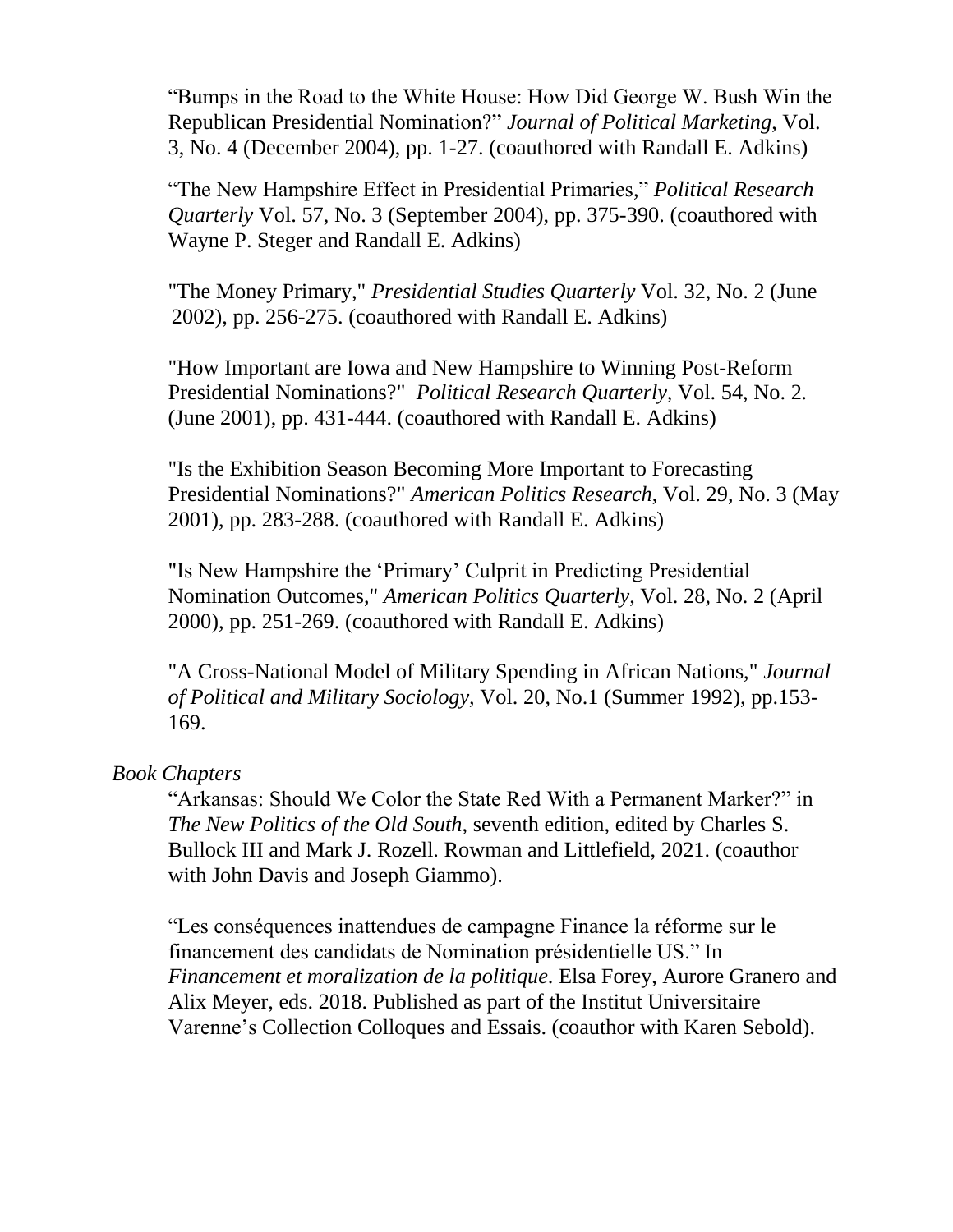"The 2016 Elections in Arkansas: Did Playing on Hillary's "Home Court' Make A Difference?" in *The New Politics of the Old South*, sixth edition, edited by Charles S. Bullock III and Mark J. Rozell. Rowman and Littlefield, 2017. (coauthor with John Davis and Joseph Giammo).

"Arkansas; As Red as the Rest?" in *The New Politics of the Old South, fifth edition.* edited by Charles S. Bullock III and Mark J. Rozell. Rowman and Littlefield, 2013. (coauthor with Joseph Giammo).

"Financing the 2012 Presidential Election in a Post-*Citizens United* World" in *Winning the Presidency 2012,* edited by William Crotty (Boulder, CO: Paradigm Publishers, 2013). (coauthor with Randall Adkins, Karen Sebold and Patrick Stewart).

"Why are Presidential Nomination Races So Difficult to Forecast" in *The Making of the Presidential Candidates, 2012,* edited by William G. Mayer and Jonathan Bernstein (Lanham, MD: Rowman and Littlefield, 2012). (coauthor with Randall Adkins and Wayne Steger).

"Arkansas: The Kettle That Didn't Whistle" in *Key States, High Stakes: Sarah Palin, the Tea Party, and the 2010 Elections,* edited by Charles S. Bullock III (Lanham, MD: Rowman and Littlefield, 2011). (coauthor with Joseph Giammo).

"Barack Obama: A Reagan of the Left?" in *The Obama Presidency: Change and Continuity,* edited by Andrew Dowdle, Dirk von Raemdonck and Robert Maranto*.* (New York: Routledge, 2011). (coauthor with Dirk van Raemdonck and Robert Maranto).

"Voting Behavior: Traditional Paradigms and Contemporary Challenges" in *New Directions in Campaigns and Elections*, edited by Stephen Medvic (New York: Routledge, 2011). (coauthor with Pearl Ford and Todd Shields).

"Arkansas: Deep Blue and Bright Red at the Same Time?" in *The New Politics Of The Old South, fourth edition*, edited by Bullock Rozell (Lanham, MD: Rowman and Littlefield, 2010). (coauthor with Joseph Giammo).

"Arkansas" in *The New Politics Of The Old South, third edition*, edited by Charles S. Bullock III and Mark J. Rozell (Lanham, MD: Rowman and Littlefield, 2007). (coauthor with Gary Wekkin).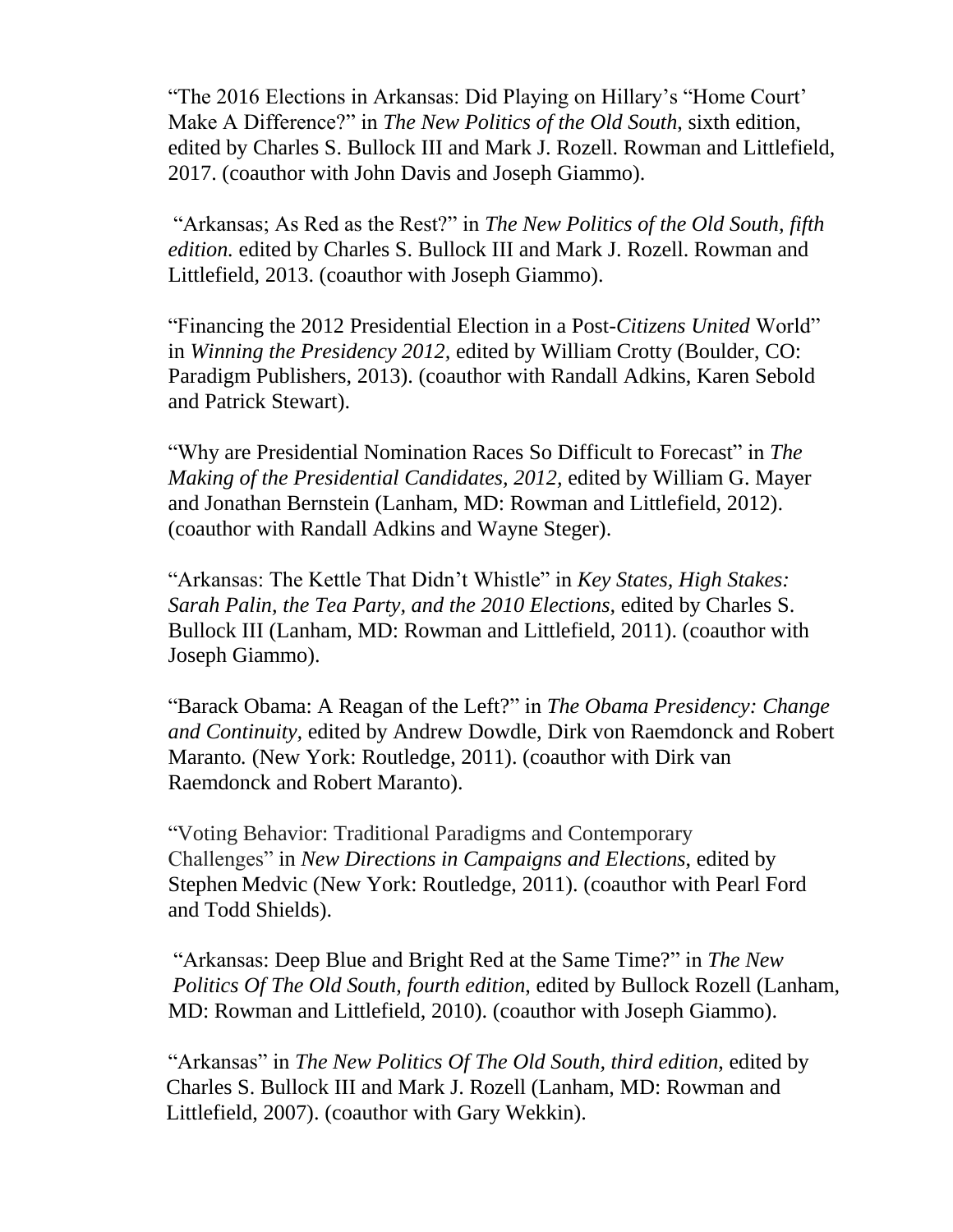*Book Reviews*

"The Obama Legacy" edited by Bert A. Rockman and Andrew Rudalevige" *Perspectives on Politics* 18(1): February 2020, pp. 274-275.

"The 2016 Presidential Election: The Causes and Consequences of a Political Earthquake" *Presidential Studies Quarterly* 49(2): June 2019, pp. 472-473.

"Two Presidents Are Better Than One: The Case for a Bipartisan Executive Branch" by David Orentlicher. *American Review of Politics* 35:1 2016.

"Grant Park: The Democratization of Presidential Elections 1968-2008" by Candice J. Nelson *Congress & the Presidency* 40:1 2013, pp. 93-95.

"Book Review Essay: New Issues in Presidential Nomination Politics." *Presidential Studies Quarterly* 40:2 2010, pp. 368-370.

"The Party Decides: Presidential Nominations Before and After Reform" by Marty Cohen, David Karol, Hans Noel and John Zaller. *Political Science Quarterly* 124:3 2009, pp. 550-551.

"Running Against the Grain: How Opposition Presidents Win the White House" by David Crockett. *Congress & The Presidency*, 36: 1 2009, pp. 122- 124.

 "High Risk and Big Ambition: The Presidency of George W. Bush" by Stephen Schier. *White House Studies*, 6:1 2006, pp. 107-109.

"The Perfect Tie: The True Story of the 2000 Presidential Election" by James W. Ceaser and Andrew E. Busch. *Presidential Studies Quarterly* 31: 4 2001, pp. 750-751.

*Professional Activities- Recent Conference Papers (Last Five Years)* Paper (as presenting coauthor) for the American Political Science Association: Virtual Presentation, September 2020. "Forecasting Presidential Primary Vote Shares in Open Nominations: 1980 to 2020." Annual Meeting of the American Political Science Association. Virtual.

Paper (as non-presenting coauthor) for the American Political Science Association: Washington, DC, September 2019. "The Tone and Timing of Super PAC Campaigning in House and Presidential Elections." Annual Meeting of the American Political Science Association. Washington, DC.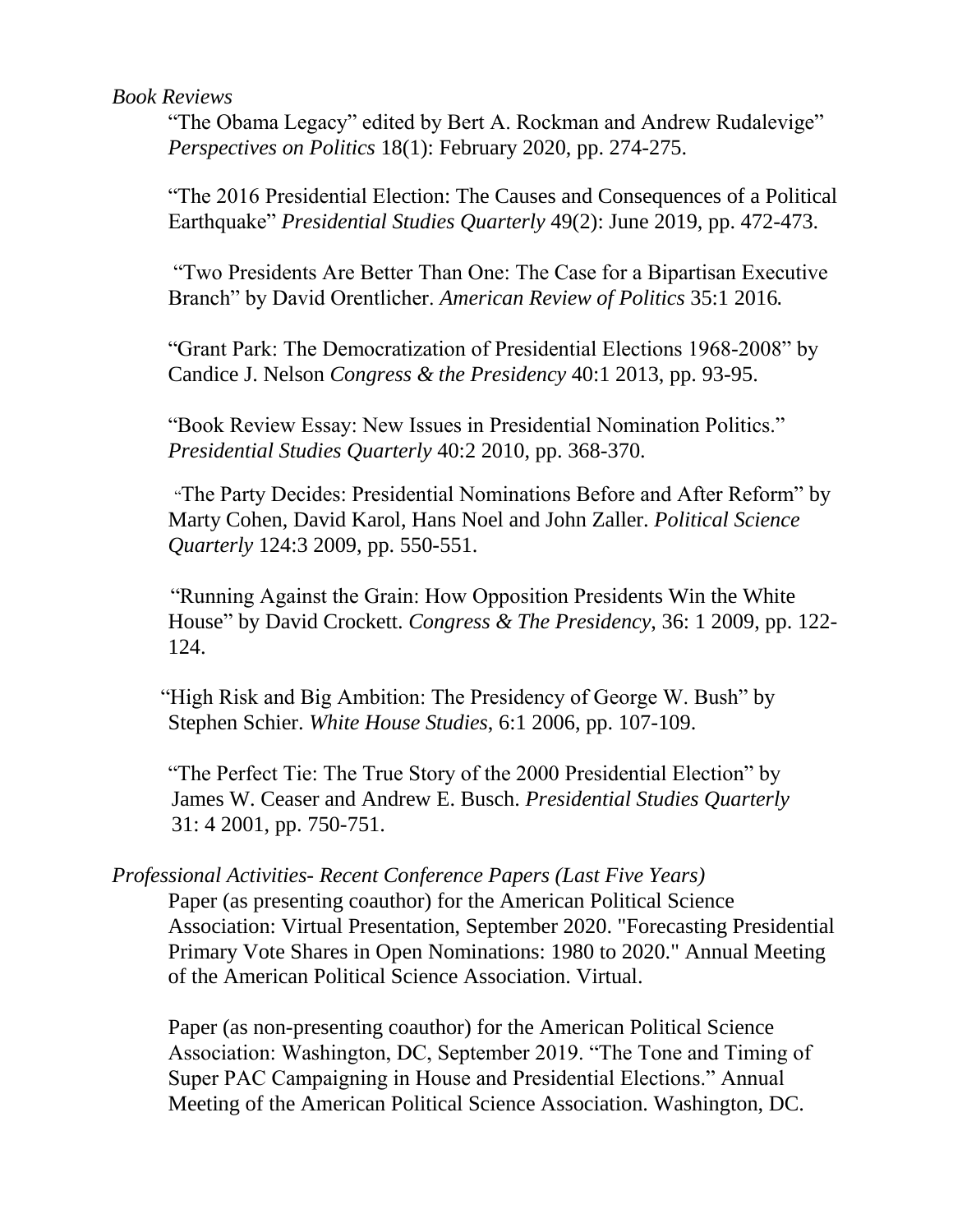Paper presented (as coauthor) for the 23rd World Conference of the Air Transport Research Society: Amsterdam, July 2019. "Cost Savings in Federal Employee Air Travel under the City Pair Program: Myth or Reality?"

Paper presented (as coauthor) for the pre-American Political Science Association Workshop *Building Better Elections: New Challenges in Electoral Management*, Boston, MA August 29, 2018. "Full Disclosure or Faux Disclosure? How Discrepancies in Self-Reporting Standards and Practices Undermines Effective Transparency."

Paper presented (as coauthor) for the State of the Parties: 2016 and Beyond Conference, Akron, OH, November 2017. "Are Ideologically Motivated Primary Voters Driving the Polarization of the House of Representatives?"

Paper presented (as coauthor) for State of the Parties: 2016 and Beyond Conference, Akron, OH, November 2017. "Partisan Patterns of Presidential Preprimary Funding after Citizens United."

## *Other Professional Activities*

Reviewer, *American Journal of Political Science*, *American Politics Research, American Political Science Review*, *International Journal of Forecasting, Journal of Politics, Political Behavior, Political Research Quarterly, Politics and Policy, PS: Political Science and Politics, Presidential Studies Quarterly* and *Public Opinion Quarterly*.

Editorial Board, *Journal of Political Marketing,* January 2001-January 2008.

Editorial Board, *MidSouth Political Science Review,* March 2007-present.

 Member, Executive Council, Presidency Research Section of the American Political Science Association, September 2008-August 2009.

Chair, George C. Edwards III Dissertation Award, Best Dissertation on the Presidency, Presidency Research Section of the American Political Science Association, September 2012-August 2013.

Chair, Founders Award Committee, Best Presidency Conference Paper Presented by a Graduate Student at National Conference, Presidency Research Section of the American Political Science Association, September 2007-August 2008.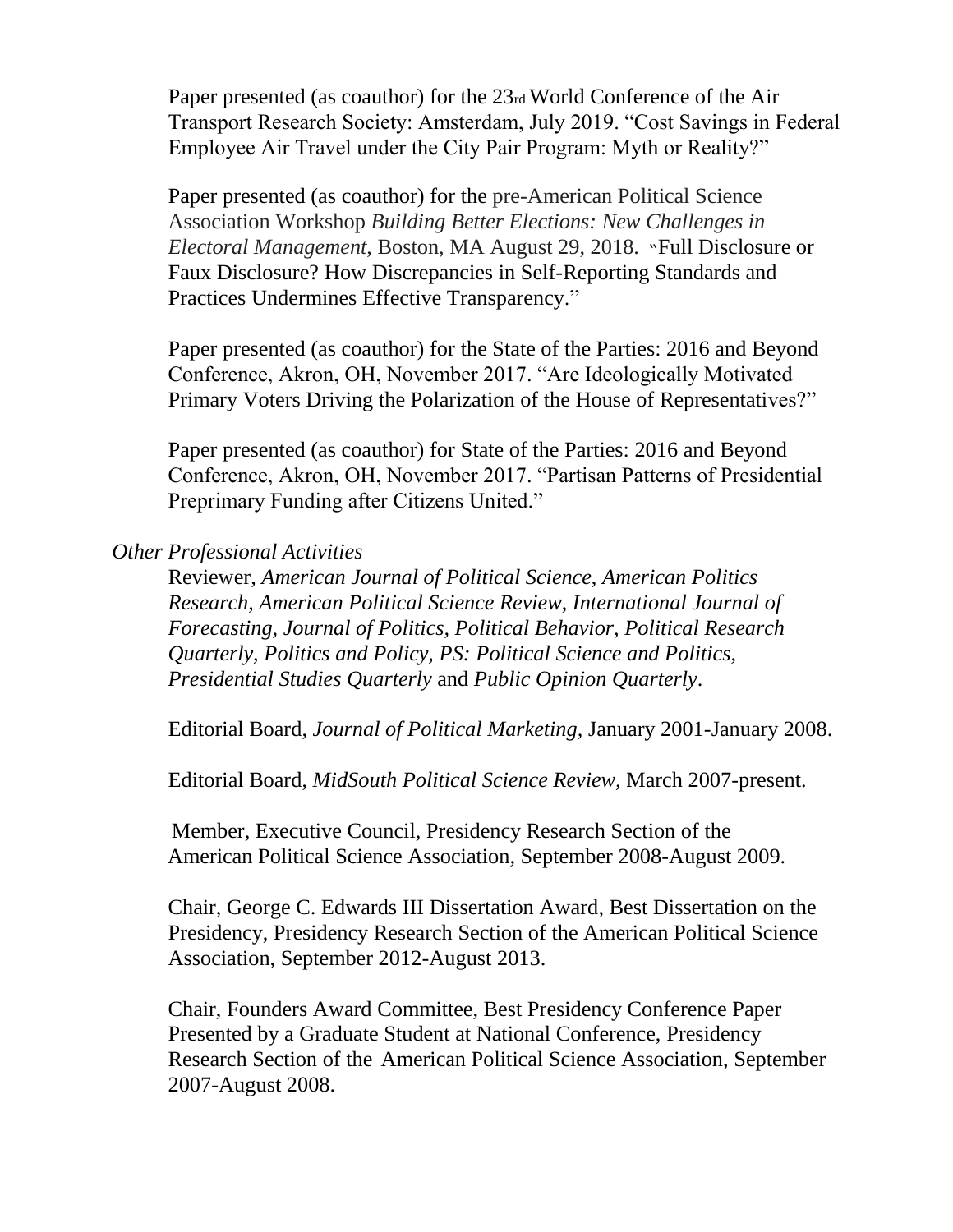## *Awards and Honors*

- Best Faculty Advisor, Sponsored Student Programs, University of Arkansas, Spring 2016.
- Allan Saxe Award, Best Paper on State and Local Politics, Southwestern Political Science Association, 2007.
- Summer Research Stipend (\$12,000), Fulbright College, University of Arkansas, 2006.
- Artinian Travel Award, Southern Political Science Association, 2006.
- Nolan Faculty Award (\$1,000), Fulbright College, University of Arkansas, 2005.
- Teacher of the Year, Department of Government and History, College of Arts and Sciences, Fayetteville State University, 2002-2003.

# *Invited Lectures*

- Campus-Wide Constitution Day Speaker, NorthWest Arkansas Community College, September 19, 2017.
- Presenter, "Would George Washington Recognize the Modern Presidency?" Teacher Education Workshop, cosponsored by William J. Clinton Presidential Library and George Washington Teaching Institute, November 1, 2014.
- Guest lecturer, DePaul University, September 23, 2010.
- "Pork Bellies and Putin: Do Voters Care About Foreign Policy in Presidential Races?" Monthly Meeting of Savannah (Georgia) Council on World Affairs, October 16, 2008.
- Guest lecturer, Armstrong Atlantic University, September 12-13, 2007.

# *Media Interviews-Print Media*

*The New York Times, USA Today,* Agence France-Presse, The Associated Press, CBSNews.Com, Univision.com, CNN.com, *Atlanta Journal-Constitution, Campaigns and Elections, The Globe and Mail, St. Petersburg (Fla.) Times, Arkansas Democrat Gazette, International Business Times, National Post, Tidningarnas Telegrambyra* (The Swedish National News Agency), and *Valley* (Dartmouth, NH) *News.*

# *Media Interviews-Television Appearances*

C-Span, KRO/Dutch Public Television, KSFM (CBS Affiliate Fayetteville/Fort Smith, AR), KHBS/KHOG (ABC Affiliate Fort Smith/Fayetteville), KNWA (NBC Affiliate Northwest Arkansas), and WRAL (CBS Affiliate Raleigh, NC).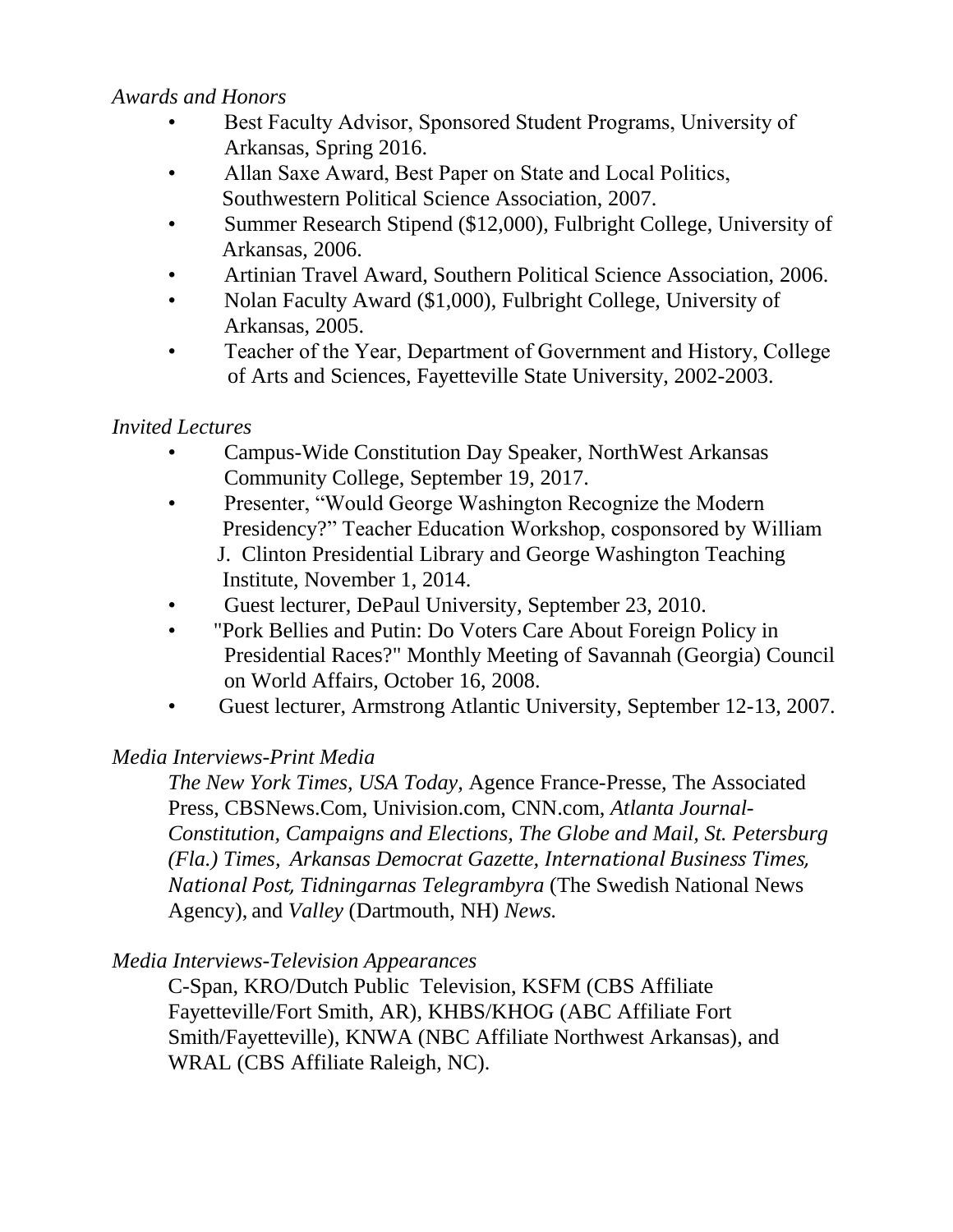*Media Interviews–Radio* 

Guest on POTUS 08 (XM Satellite Radio), KARN (Little Rock, AR), WDIU (Fayetteville, NC) and WFSS (NPR - Fayetteville, NC)

*Selected University, College and Departmental Service*

- Senator, Faculty Senate, University of Arkansas, August 2020 present.
- Advisor, Prelaw Club, University of Arkansas, July 2020-present.
- Advisor, Mock Trial RSO, University of Arkansas, July 2020-present.
- Advisor, Pi Sigma Alpha, Epsilon Theta Chapter, University of Arkansas, July 2018-July 2020.
- Honors Council, University of Arkansas, July 2018-present.
- Faculty Senate Representative, Reaccreditation Processes, University of Arkansas, Higher Education (February 2012). Plant Pathology (April 2014) and Chemical Engineering (2016) graduate programs.
- University Course and Programs Committee, University of Arkansas, January 2012-August 2014.
- Graduate Council, University of Arkansas, August 2009-June 2015.
- University of Arkansas, Presidential Management Fellow Selection Committee, 2009-present.
- Academic Programs Committee, Fulbright College, (College of Arts and Sciences), University of Arkansas, August 2008-June 2010 (Vice-Chair August 2009- June 2010).
- *•* College Cabinet, Fulbright College (College of Arts and Sciences), University of Arkansas, August 2009-June 2010*.*
- Founding Advisor, Pi Sigma Alpha, Alpha Alpha Psi Chapter, Fayetteville State University, April 2003.
- Senator, Faculty Senate, Fayetteville State University, May 2001-2003; Parliamentarian, May 2002-May 2003.
- Political Science Representative, Fayetteville State University's North Carolina Accreditation for Teacher Education Visitation Preparation Committee, 2000-2001.
- Graduation Marshal, College of Arts and Sciences, Fayetteville State University, December 2000.
- Pre-Law Adviser, Fayetteville State University, 1998-2003.
- Member, Academic Assembly, Abraham Baldwin Agricultural College, July 1996-June 1998; Secretary, July 1997-June 1998.